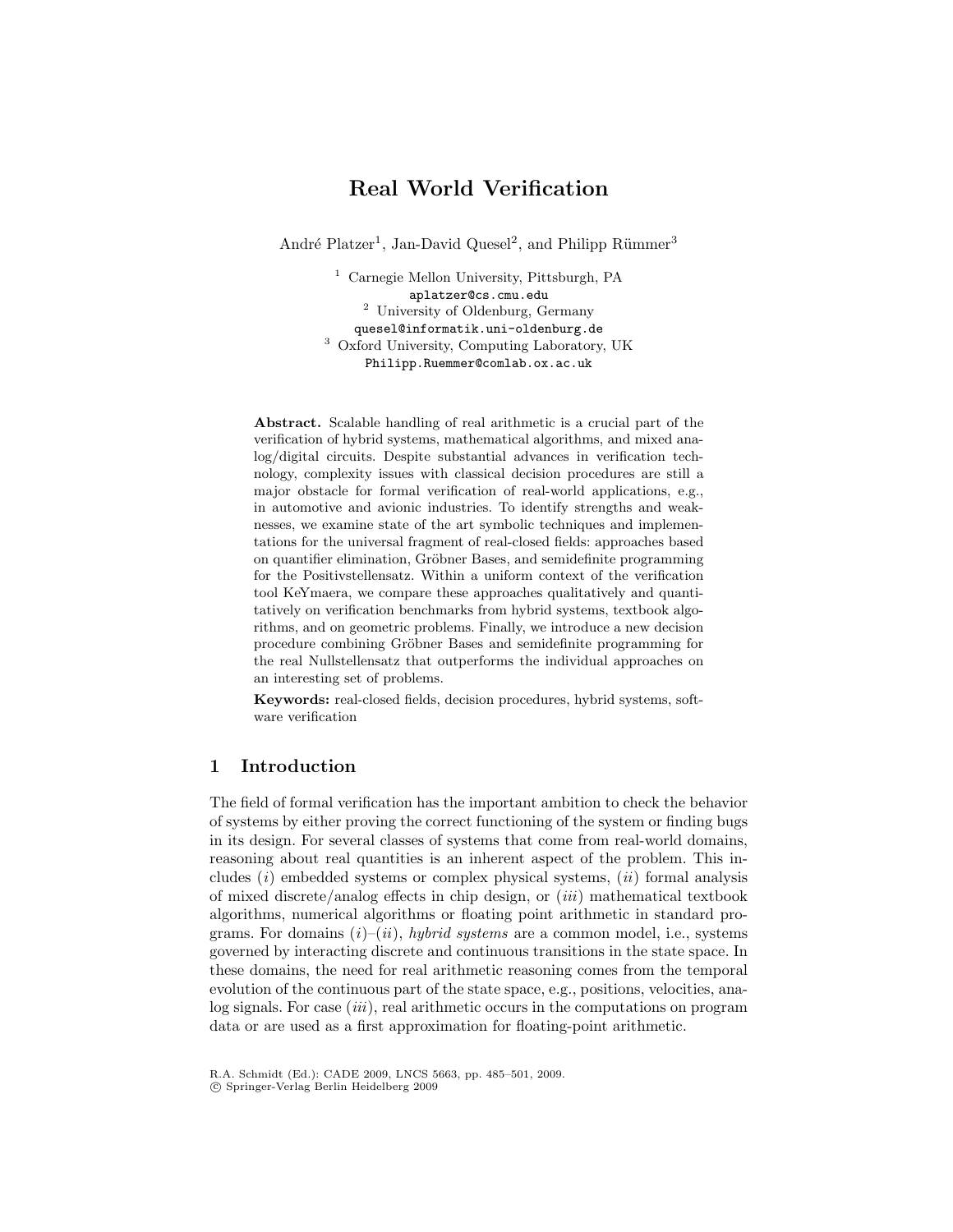By a famous result due to Tarski [1], real arithmetic is decidable in the sense that (the first-order theory of) real arithmetic is equivalent to the firstorder theory of real-closed fields, which is decidable by quantifier elimination (i.e., the process of replacing quantified formulas equivalently by quantifier-free formulas). Numerous algorithmic improvements have been made both for the handling of basic real arithmetic and for specific verification procedures for the problem domains  $(i)-(iii)$ . However, for a large number of real-world systems, the underlying problems in real arithmetic still have a prohibitive complexity for quantifier elimination. Even numerical procedures for real arithmetic [2] suffer from the curse of dimensionality limiting their scalability.

In this paper we compare three state of the art approaches to reasoning about real-arithmetic in real-closed fields based on: quantifier elimination  $[3, 4]$  Gröbner Bases [5], and semidefinite programming [6] for the Positivstellensatz [7]. Quantifier elimination is defined for full quantified (polynomial) nonlinear real arithmetic. The other approaches are for the universal fragment, i.e., formulas with a universal quantifier prefix. We discuss strengths and weaknesses of these approaches for formal verification and compare multiple algorithms and implementations on a set of benchmarks originating from real verification problems or interesting instances of real arithmetic. To obtain representative experimental results, we integrate all these approaches within a single uniform framework of the automated theorem prover KeYmaera for hybrid systems [8].

Finally, we introduce a new decision procedure for the universal fragment of real-closed fields that combines Gröbner Basis computations with semidefinite programming for the real Nullstellensatz [7] to avoid the scalability issues with semidefinite programming for the Positivstellensatz. Our algorithm outperforms the other algorithms on an interesting set of benchmarks.

With the goal of finding out which approaches are most suitable for real world verification problems, we provide an experimental evaluation for a wide range of techniques for real arithmetic. We contrast multiple state of the art approaches and different implementations:

- 1. Quantifier elimination for real-closed fields in Mathematica, QEPCAD B [9], Redlog [10], and HOL Light [11];
- 2. Real arithmetic handling with Gröbner Bases using external procedures in Mathematica, the Orbital library, and internally with KeYmaera proof rules;
- 3. Semidefinite programming relaxations [6] for the Positivstellensatz [7] using the CSDP solver [12] in our own implementation and in HOL Light [13];
- 4. Our new algorithm combining Gröbner Bases and semidefinite programming for the real Nulstellensatz [7] using CSDP [12] and the Orbital library.

In this paper, we consider problems in the continuous world of reals that arise in real world verification problems, including hybrid systems analysis and program verification. Our contributions are a systematic quantitative and qualitative comparison of multiple techniques for handling real arithmetic within a uniform verification framework and the introduction of a novel decision procedure for universal real arithmetic that combines Gröbner Bases with semidefinite programming for the real Nullstellensatz. We further address the question how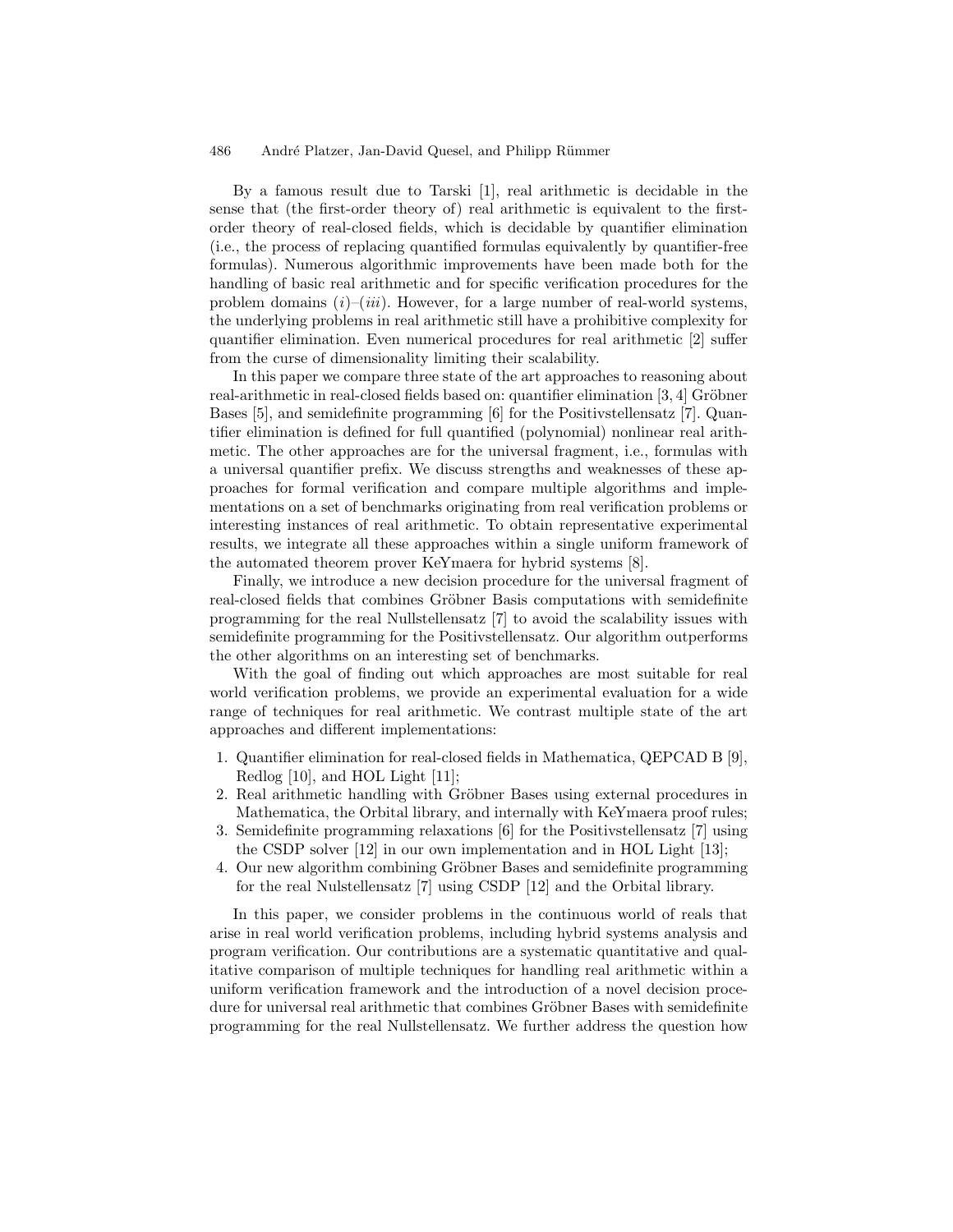expensive various levels of confidence in real verification are in real examples: external (unverified) blackboxes, external blackboxes producing formally checkable certificates, and internal formal reasoning within a proof system.

# 2 Overall Verification Approach

We briefly discuss our formal verification approach for hybrid systems and mathematical algorithms within the automated theorem prover KeYmaera [8]. It is an implementation of a Gentzen-style sequent proof calculus for hybrid systems [14] that uses deduction modulo decision procedures for handling real arithmetic. The calculus works on sequents of the form  $\phi_1, \ldots, \phi_n \vdash \psi_1, \ldots, \psi_m$  with the semantics of the formula  $\bigwedge_{i=1}^n \phi_i \to \bigvee_{i=1}^m \psi_i$ . Among several other rules, the calculus transforms the propositional structure into a sequent representation.

The deduction modulo calculus of KeYmaera gives us a uniform context for comparing the performance of multiple approaches and implementations for real arithmetic. The input for KeYmaera is a formula given in differential dynamic logic [14]. This logic extends first-order logic over real arithmetic by constructs for reasoning about hybrid systems as well as real-valued mathematical algorithms. For the verification task, the proof calculus transforms the input formulas into first-order formulas over real-arithmetic. For details about the proof rules of this transformation we refer to [14].

In this paper we address the question of handling the resulting real arithmetic formulas. Although first-order logic over real arithmetic is decidable by quantifier elimination [1] its complexity is doubly exponential in theory and can be high in practice. The central point of this work is to examine the question which approach to handling real arithmetic is best for which class of real world examples. We further want to determine the computational cost for techniques that provide formal proof certificates.

# 3 Methods for Handling Real Arithmetic

We survey different approaches to handling real arithmetic in background provers for verification. We phrase these approaches in terms of reals for simplicity. Yet, all subsequent theory in Sections 3–4 generalizes from R to real-closed fields.

In the sequel we assume the presence of standard rules for propositional connectives. Such rules are not presented here, as propositional reasoning is orthogonal to the handling of arithmetic. The KeYmaera system uses classical propositional sequent calculus rules; see [14, 15] for details. To simplify the presentation, we further assume simple rules to normalise sequents that translate, e.g.,  $g \leq f$  to  $f \geq g$ ,  $f \neq g$  to  $\neg(f = g)$  and  $\nvdash f > g$  to  $f \leq g \vdash$  respectively. We assume all inequalities to be moved to the antecedent in this way.

### 3.1 Gröbner Bases for Real Arithmetic

Gröbner bases [5] provide a sound but incomplete procedure for proving validity of formulas in the universal fragment of equational first-order real arithmetic.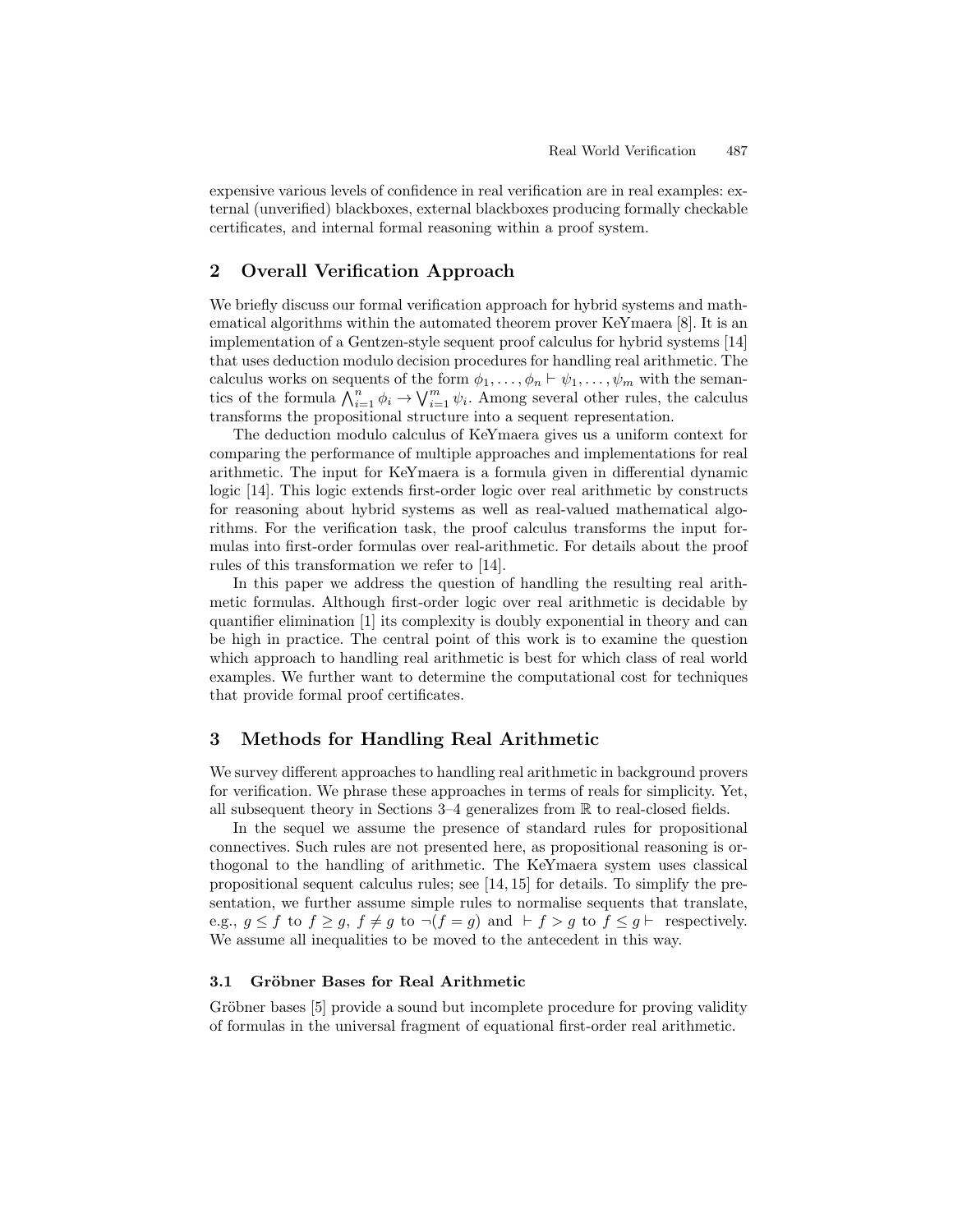Preliminaries. Let  $\mathbb{Q}[X_1,\ldots,X_n]$  be the set of multivariate polynomials over the indeterminates  $X_1, \ldots, X_n$  with coefficients in Q. A subset  $I \subseteq \mathbb{Q}[X_1, \ldots, X_n]$ is an ideal, iff I is a subgroup with respect to addition and

$$
rx \in I
$$
, for all  $x \in I, r \in \mathbb{Q}[X_1, \ldots, X_n]$ .

The ideal generated by a set  $G \subseteq \mathbb{Q}[X_1,\ldots,X_n]$  is the smallest ideal I containing  $G$ , and is denoted by  $(G)$ .

The notions of Gröbner bases and polynomial reductions are relative to an admissible monomial order ≺, which is a strict well-order on monomials such that  $uw \prec vw$  whenever  $u \prec v$  for arbitrary monomials  $u, v, w$ . Admissible orders extend canonically to  $\mathbb{Q}[X_1,\ldots,X_n]$  as a multiset order; see [5] for details. The monomial order determines the *leading term* in multivariate polynomials, i.e., the maximal monomial with respect to  $\prec$ .

**Definition 1** (Reduction). Let  $f, g \in \mathbb{Q}[X_1, \ldots, X_n]$ . We say that f reduces to g with respect to  $G \subset \mathbb{Q}[X_1,\ldots,X_n]$  iff for some  $m \in \mathbb{N}$  there are  $f_0, f_1, \ldots, f_m$ in  $\mathbb{Q}[X_1,\ldots,X_n]$  with  $f_0 = f, f_m = g$  such that, for all i,  $f_{i+1} = f_i - h_i g_i$ for some  $h_i \in \mathbb{Q}[X_1,\ldots,X_n]$ ,  $g_i \in G$ , and  $f_{i+1} \prec f_i$ . We write  $g = \text{red}_G f$  if, in addition, g cannot be reduced further, i.e., there is no  $h_{m+1} \in \mathbb{Q}[X_1, \ldots, X_n]$  and  $g_{m+1} \in G$  with  $g - h_{m+1} g_{m+1} \prec g$ .

**Definition 2 (Gröbner basis).** A finite subset G of an ideal I of  $\mathbb{Q}[X_1, ..., X_n]$ , is called Gröbner basis iff  $I = (G)$  and red<sub>G</sub> f is unique for all polynomials f. Further G is reduced if no  $g \in G$  can be reduced further with respect to  $G \setminus \{g\}$ .

There are several equivalent alternative formulations of this definition, for instance that  $\text{red}_G f = 0$  iff  $f \in I$ . This means that Gröbner bases solve the *ideal* membership problem and can, thus, directly be used as an (incomplete) proof rule for equational arithmetic.

Gröbner Basis Eliminations. The most naive use of Gröbner bases for real arithmetic is described by the rules A1, A2 in Fig. 1. The rule A1 closes a goal if the ideal G generated by equations in the antecedent contains 1, which (by Hilbert's Nullstellensatz) implies that the equations do not have common solutions (i.e., are contradictory). Similarly, A2 can be applied if the sides  $f, g$  of an equation in the succedent have the same remainder modulo G, which means  $f - g \in (G)$ .

The scope of the rules can be extended by testing for radical membership instead of ideal membership, which can prove problems like  $x^2 = 0 \vdash x = 0$  that A2 cannot prove. The *radical* of an ideal I is the set

$$
\sqrt{I} = \bigcup_{i=1}^{\infty} \{ g \in \mathbb{Q}[X_1, \dots, X_n] : g^i \in I \} \supseteq I
$$

Because the inclusion  $I \subseteq$  $\sqrt{I}$  can be strict (e.g.,  $\sqrt{(x^2)} = (x)$ ), testing for radical membership is more liberal than ideal membership, while still being sound.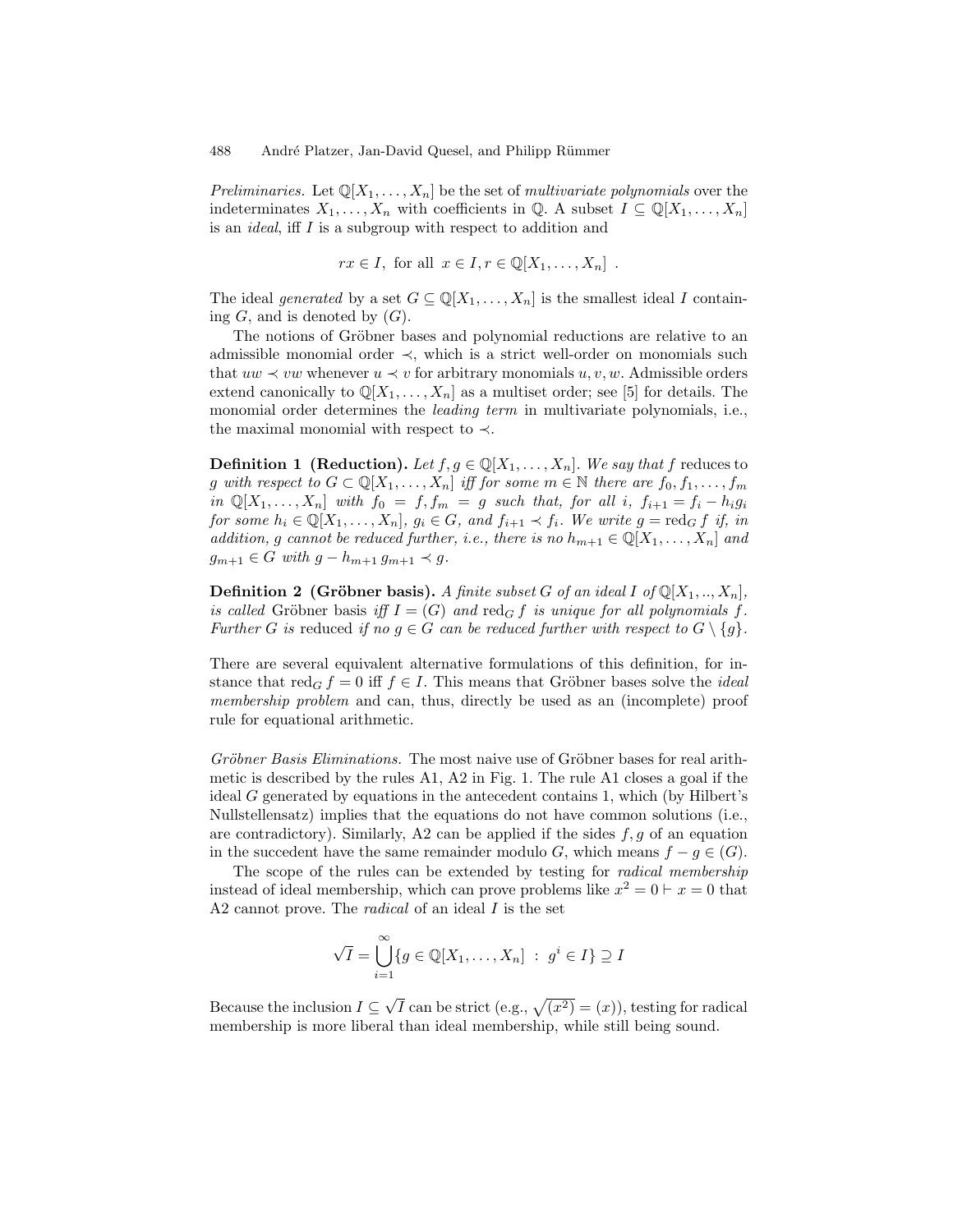Real World Verification 489

(A1) 
$$
\frac{*}{\Gamma, g_1 = \tilde{g}_1, \dots, g_n = \tilde{g}_n \vdash \Delta}
$$
  
\n(A2) 
$$
\frac{*}{\Gamma, g_1 = \tilde{g}_1, \dots, g_n = \tilde{g}_n \vdash f = h, \Delta}
$$
  
\n(A3) 
$$
\frac{\Gamma, (f - g)z^2 = 1 \vdash \Delta}{\Gamma, f > g \vdash \Delta}
$$
  
\n(A4) 
$$
\frac{\Gamma, (f - g)z^2 = 1 \vdash \Delta}{\Gamma, f > g \vdash \Delta}
$$
  
\n(A5) 
$$
\frac{\Gamma, (f - g)z^2 = 1 \vdash \Delta}{\Gamma, f > g \vdash \Delta}
$$
  
\n(A6) 
$$
\frac{\Gamma \vdash 1 + s_1^2 + \dots + s_n^2 = 0, \Delta}{\Gamma, f > g \vdash \Delta}
$$

$$
(A3) \quad \frac{1, (j - g)z - 1 + 2}{\Gamma + f = g, \Delta} \tag{A6} \quad \frac{1 + 1 + s_1 + \dots + s_n - 0, \Delta}{\Gamma + \Delta}
$$

In all rules,  $z$  is a fresh variable. With the Gröbner basis  $G$  of the ideal  $(g_1 - \tilde{g}_1, \ldots, g_n - \tilde{g}_n)$ , rule A1 is applicable if red<sub>G</sub> 1 = 0, and A2 if red<sub>G</sub> f = red<sub>G</sub> h. Rules similar to A2, A4 and A5 can be defined for inequalities in the succedent. In A6, the polynomials  $s_1, \ldots, s_n$  can be chosen arbitrarily.

Fig. 1. Rule schemata of Gröbner calculus rules

In practice, the rule A3, which is known as Rabinowitch's trick, represents a simple way of testing for radical membership. It is based on the observation √ that  $g \in \sqrt{I}$  if and only if  $1 \in (I \cup \{gz-1\})$  (where z is a fresh indeterminate). The latter property can be tested by first applying A3 and then A1.

Finally, inequalities can be translated to equations using A4, A5, which exploit the fact that a real number is positive iff it is a square (A5 is an optimized version including Rabinowitch's trick). Combined with the rules A1, A2, this encoding of inequalities is rather weak, and not able to derive simple facts like  $a \leq b \land b \leq c \rightarrow a \leq c$ . It is, however, an important preprocessing step for the complete procedure described in the next section (where we explain rule A6).

**Proposition 1 (Soundness).** The Gröbner basis rules in Fig. 1 are sound. Rules A3, A4, A5 are even satisfiability-equivalent transformations, i.e., their respective premisses and conclusions are satisfiability-equivalent. (See  $[16]$ ).

The Gröbner basis approach gives a sound but incomplete overapproximation. To see why Gröbner bases are incomplete for real arithmetic, consider the following. Gröbner bases are a general approach and do not take into account the special properties of the reals. For instance, the sequent  $x^2 = -1$   $\vdash$  is valid, i.e., the formula  $x^2 = -1$  is unsatisfiable over R, but the Gröbner basis of  $x^2 + 1$ is  $\{x^2 + 1\}$  and, in fact,  $x^2 = -1$  is satisfiable over  $\mathbb C$  but not over  $\mathbb R$ .

Implementations. We compare three implementations of the Gröbner basis rules:

- GM The implementation provided by the Mathematica 7.0 computer algebra system, which can be used as a reasoning back-end by KeYmaera.
- GO The implementation of Buchberger's algorithm [5] in the open-source Javalibrary Orbital (written by the first author of this paper).
- GK An implementation of Buchberger's algorithm with (verified) proof rules that are directly defined within KeYmaera. This procedure generalizes a calculus for integer arithmetic [17] to the reals, and differs from GM and GO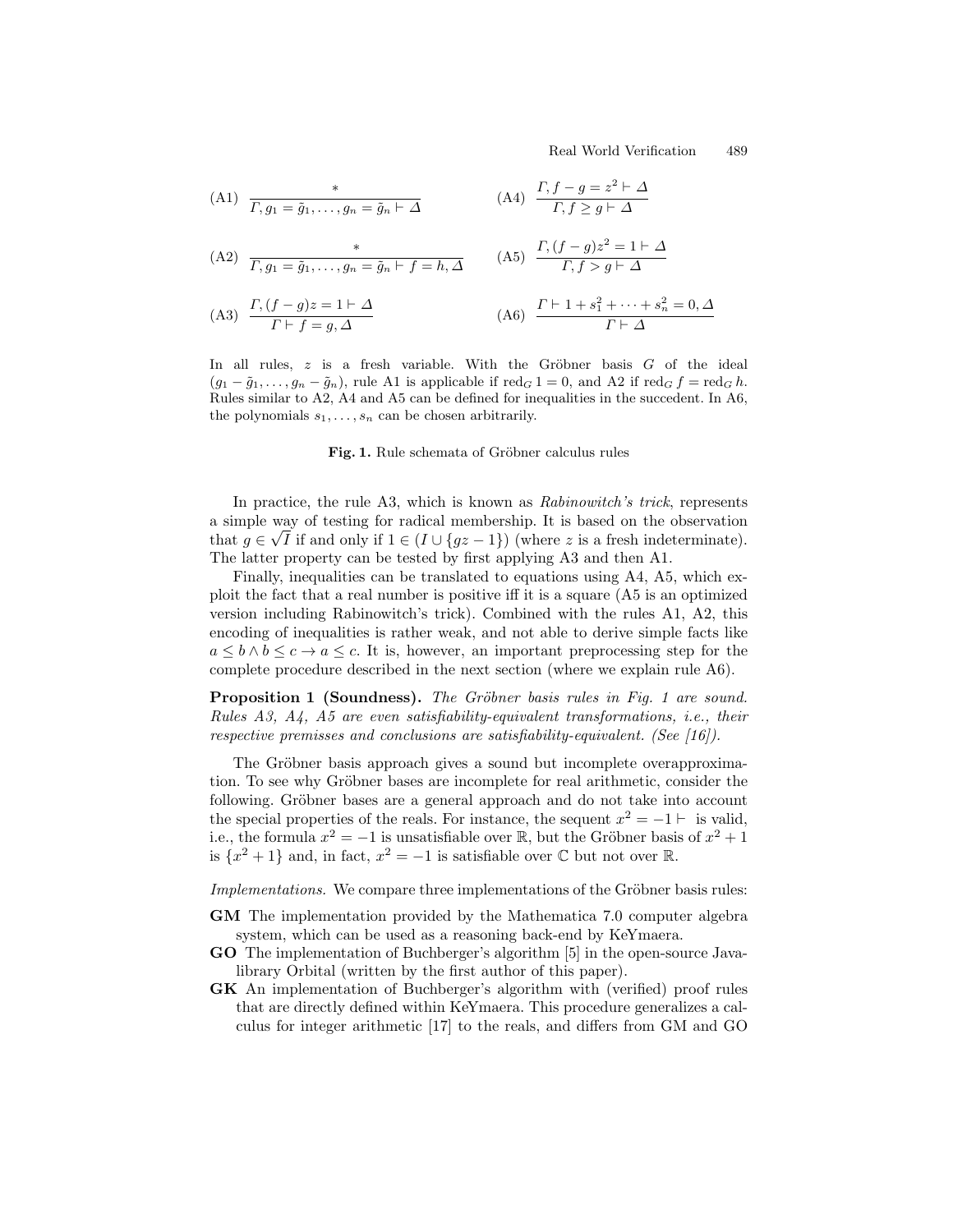in that it does not use the rules A3, A4, A5, but instead integrates the Fourier-Motzkin variable elimination rule [18] to handle inequalities (which is complete for linear arithmetic). This tight integration of the two procedures can simplify terms in inequalities using Gröbner bases, and can feed equations derived by the Fourier-Motzkin procedure back to Buchberger's algorithm. We evaluate the benefits of this cooperation in Sect. 5. Since our domain are the reals, we do not use the heuristic approach tailored to nonlinear integer inequalities from [17].

#### 3.2 A Complete Rule using the Real Nullstellensatz

While the rules A1, A2, A3, A4, A5 only form an incomplete calculus for problems in real arithmetic, the situation is different over the complex numbers: Hilbert's Nullstellensatz tells that A1, A3 together yield a decision procedure for universal equational problems in C. A corresponding result for real-closed fields is Stengle's real Nullstellensatz [7]; also see [13]:

Theorem 1 (Nullstellensatz [7] for real-closed fields). Let R be a realclosed field (e.g.,  $R = \mathbb{R}$ ) and G be a finite subset of  $R[X_1, \ldots, X_n]$ . Then the set  ${x \in R^n : g(x) = 0 \text{ for all } g \in G}$  is empty if and only if there are polynomials  $s_1, ..., s_m \in R[X_1, ..., X_n]$  such that  $1 + s_1^2 + ... + s_m^2 \in (G)$ . If, moreover,  $G \subseteq \mathbb{Q}[X_1,\ldots,X_n]$ , then also the polynomials  $s_1,\ldots,s_m$  can be chosen among the elements of  $\mathbb{Q}[X_1, \ldots, X_n]$ .

This theorem leads to an extremely simple, yet complete, proof method for the universal fragment of real arithmetic: in addition to the rules that we have already discussed, we add rule A6 in Fig. 1 for injecting the equation  $1 + s_1^2 + \cdots + s_m^2 = 0$  into a proof goal. Any valid proof goal can then be closed in the following way:  $(i)$  inequalities and equations in the succedent are turned into equations in the antecedent with the help of A3, A4, A5,  $(ii)$  the witness  $1 + s_1^2 + \cdots + s_m^2$  due to the real Nullstellensatz is generated using A6, and  $(iii)$  the goal is closed by the Gröbner Basis computations with A2.

Corollary 1 (Completeness). Along with propositional rules, the rules in Fig. 1 are complete for the universal fragment of real arithmetic.

Proof. Completeness follows from Theorem 1 using the satisfiability-equivalence properties for the transformation by A3, A4, A5 according to Proposition 1.  $\Box$ 

The main difficulty with this calculus is obvious: it does not provide any guidance for choosing the witness  $1 + s_1^2 + \cdots + s_m^2 = 0$ . One technique to tackle the required search is semidefinite programming, following the work based on Stengle's Positivstellensatz (Sect. 3.4) in [6, 13]. We describe a new approach that combines semidefinite programming with Gröbner bases in Sect. 4.

Example 1. In Fig. 2, we show a proof for the following implication (leaving out propositional reasoning):

$$
x \ge y \land z \ge 0 \to xz \ge yz. \tag{1}
$$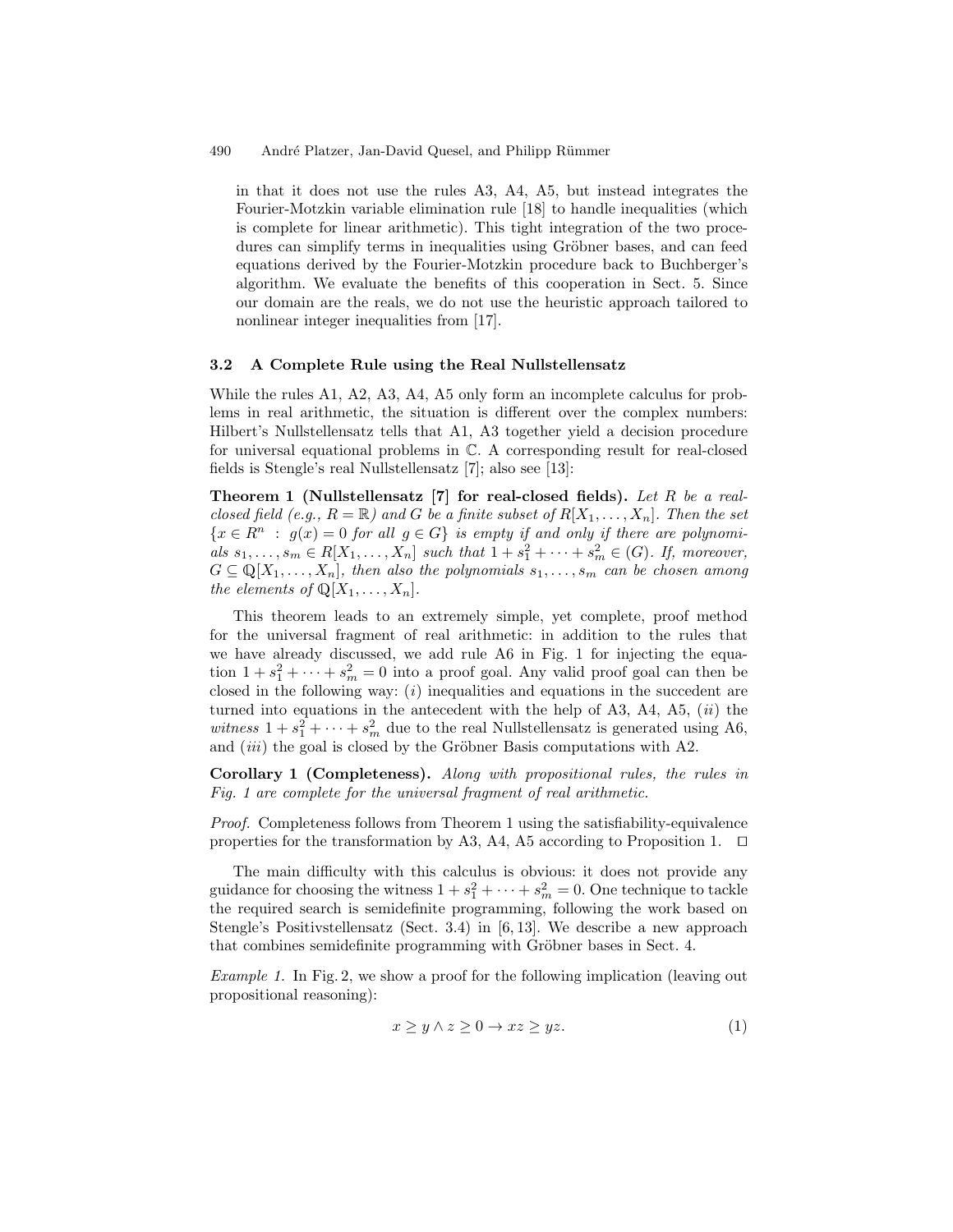|        | A2 $\overline{x-y} = a^2, z = b^2, (yz-xz)c^2 = 1+1+(abc)^2 = 0$ |
|--------|------------------------------------------------------------------|
|        | A6 $x - y = a^2, z = b^2, (yz - xz)c^2 = 1$                      |
| A4, A5 | x > y, z > 0, yz > xz                                            |

Fig. 2. Example proof using the real Nullstellensatz

The inequalities  $x \geq y$  and  $z \geq 0$  are turned into equations using A4. Proving by contradiction (or using propositional rules), the conclusion  $xz \geq yz$  is considered as an assumption  $yz > xz$  and subsequently eliminated with the help of A5. Once this is done, we rely on an oracle to tell us the witness  $1 + (abc)^2$ , which is introduced using A6. Finally, the proof can be closed by A2: the set  ${a<sup>2</sup> - x + y, b<sup>2</sup> - z, xzc<sup>2</sup> - yzc<sup>2</sup> + 1}$  is a Gröbner basis representing the equations in the antecedent. The basis reduces the term  $1 + (abc)^2$  to 0 as follows:

$$
1 + a^2b^2c^2 \stackrel{b^2-z}{\leadsto} 1 + a^2zc^2 \stackrel{a^2-x+y}{\leadsto} 1 + xzc^2 - yzc^2 \leadsto 0
$$

#### 3.3 Quantifier Elimination in Real-Closed Fields

A general method for handling quantified real arithmetic is based on the seminal work by Tarski [1]. He showed that there is an algorithm computing a quantifierfree formula that is equivalent to a given formula in (first-order) real arithmetic.

Theorem 2 (Quantifier elimination [1]). The first-order theory of reals (or of real-closed fields) admits quantifier elimination, i.e., to each first-order formula  $\phi$ , a quantifier-free formula  $\text{QE}(\phi)$  can be associated effectively that is equivalent and has no additional free variables. Thus QE yields a decision procedure for closed formulas when evaluating the remaining quantifier-free formulas.

Unlike the other approaches outlined in this paper, QE directly applies to full nonlinear (polynomial) real arithmetic and not just to the universal fragment. QE is also independent of propositional rules, except that computational efficiency considerations advise to combine both [19].

Example 2. For instance, QE yields the following equivalence:

 $\exists x (ax^2 + bx + c = 0) \equiv a \neq 0 \wedge b^2 - 4ac \geq 0 \vee a = 0 \wedge (b = 0 \rightarrow c = 0)$ 

Tarski's approach has been extended to practical algorithms [3, 4], which are quite sophisticated. Unfortunately, the complexity of QE is doubly exponential in the number of quantifier alternations [20].

Implementations. We compare six implementations of QE in experiments:

QQ Partial cylindrical algebraic decomposition (PCAD) [3] in QEPCAD B [9]; QM QE based on partial CAD [3] and validated numerics [21] in Mathematica;  $QR_c$  Partial CAD [3] in Redlog [10];

 $\mathbf{QR}_s$  Virtual substitution [4] in Redlog [10], falling back to  $\mathbf{QR}_c$ ;

QC Harrison's implementation of Cohen-Hörmander quantifier elimination;

QH Proof-producing quantifier elimination [11] in HOL Light.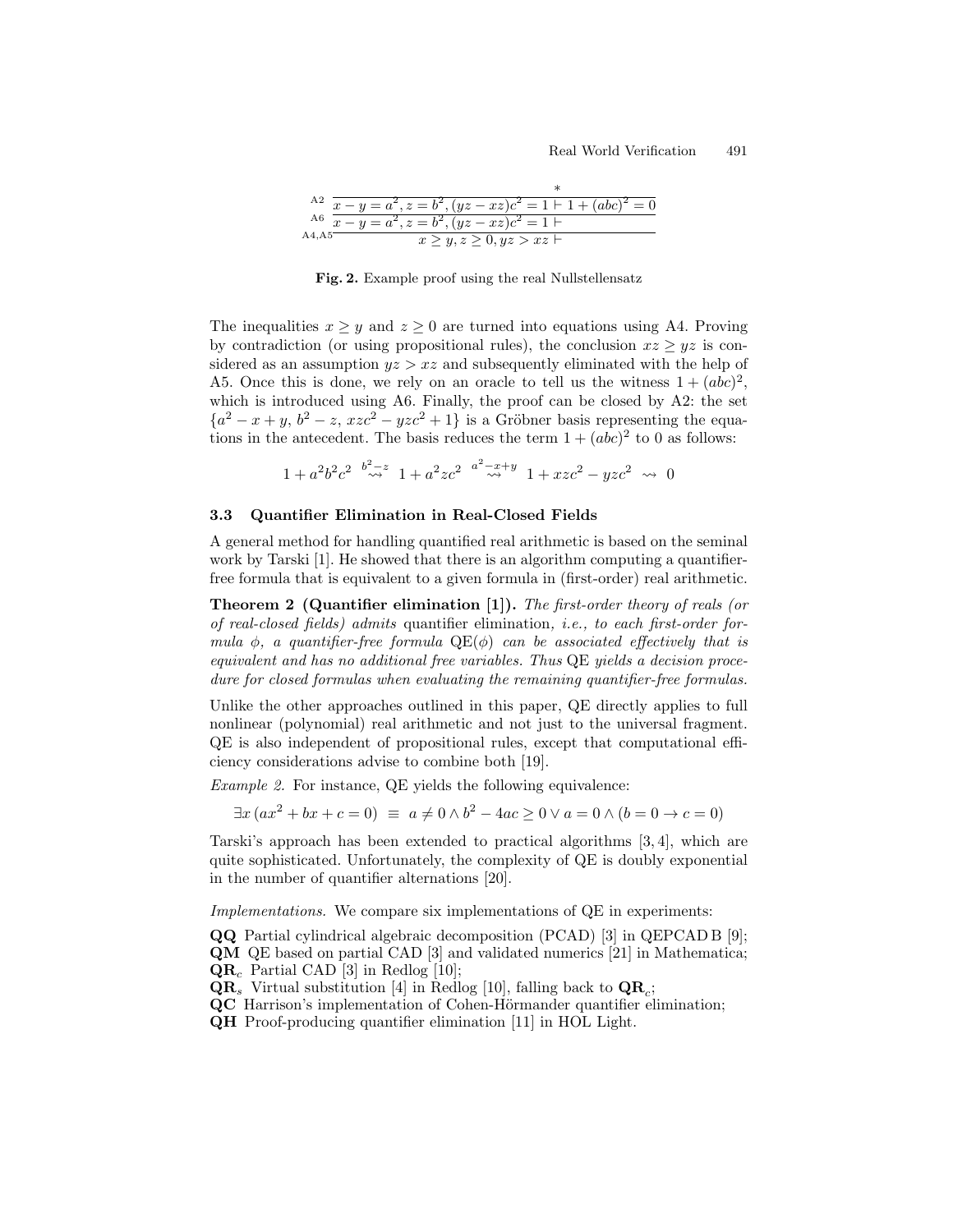$$
(A7) \quad \frac{*}{f_1 \geq \tilde{f}_1, \dots, f_m \geq \tilde{f}_m, g_1 = \tilde{g}_1, \dots, g_n = \tilde{g}_n \vdash h_1 = \tilde{h}_1, \dots, h_l = \tilde{h}_l}
$$

A7 is applicable iff  $s + g + m^2 = 0$  for some  $s \in \text{con}(\lbrace f_1 - \tilde{f}_1, \ldots, f_m - \tilde{f}_m \rbrace)$ , some  $g \in (g_1 - \tilde{g}_1, \ldots, g_n - \tilde{g}_n)$ , and some  $m \in \text{mon}(\lbrace h_1 - \tilde{h}_1, \ldots, h_l - \tilde{h}_l \rbrace)$ .

Fig. 3. Rule schemata of Positivstellensatz calculus rules

#### 3.4 Semidefinite Programming for the Positivstellensatz

The Positivstellensatz for real-closed fields [7] is a generalisation of the real Nullstellensatz. It gives rise to a sound and complete proof method for the universal fragment of first-order real arithmetic that does not require the reductions A3, A4, A5. The Positivstellensatz has recently been exploited in combination with relaxations from semidefinite programming [6, 13].

The multiplicative monoid mon(H) generated by  $H \subseteq R[X_1, \ldots, X_n]$  is the set of finite products of elements of  $H$  (including the empty product 1). The cone con(F) generated by a set  $F \subseteq R[X_1, \ldots, X_n]$  is the smallest set containing F and squares  $s^2$  of arbitrary polynomials  $s \in R[X_1, \ldots, X_n]$  that is closed under addition and multiplication. For more computational representations of cones and ideals, we refer to [6, 22].

Theorem 3 (Positivstellensatz  $[7]$  for real-closed fields). Let R be a realclosed field (e.g.,  $R = \mathbb{R}$ ) and  $F, G, H$  finite subsets of  $R[X_1, \ldots, X_n]$ . Then

 ${x \in R^n : f(x) \geq 0 \text{ for all } f \in F, g(x) = 0 \text{ f.a. } g \in G, h(x) \neq 0 \text{ f.a. } h \in H}$ 

is empty iff

there are  $s \in \text{con}(F)$ ,  $g \in (G)$ ,  $m \in \text{mon}(H)$  such that  $s + g + m^2 = 0$ .

If, moreover,  $F, G, H \subseteq \mathbb{Q}[X_1, \ldots, X_n]$ , then also the polynomials s, g, m can be chosen among the elements of  $\mathbb{Q}[X_1, \ldots, X_n]$ .

The polynomials  $s, g, m$  are polynomial infeasibility witnesses. For bounded degree, witnesses  $s, g, m$  can be searched for using numerical semidefinite programming [6] by parameterising the resulting polynomials. As (theoretical) degree bounds exist for the certificate polynomials  $s, q, m$ , the Positivstellensatz yields a decision procedure. These bounds are, however, at least triply exponential [6]. Thus, the approach advocated by Parrilo [6] is to increase the bound successively and solve the existence of bounded degree witnesses due to the Positivstellensatz by semidefinite programming [23].

As a simple corollary to Theorem 3 we have that A7 is a sound proof rule.

Corollary 2 (Soundness). The rule in Fig. 3 is sound.

In contrast to the rules in Fig. 1 the only additional transformation necessary for rule A7 is a reduction from > to  $\geq$  via  $f > g \leftrightarrow f \geq g \land f \neq g$ . All other transformations follow from the propositional sequent calculus rules and the rewriting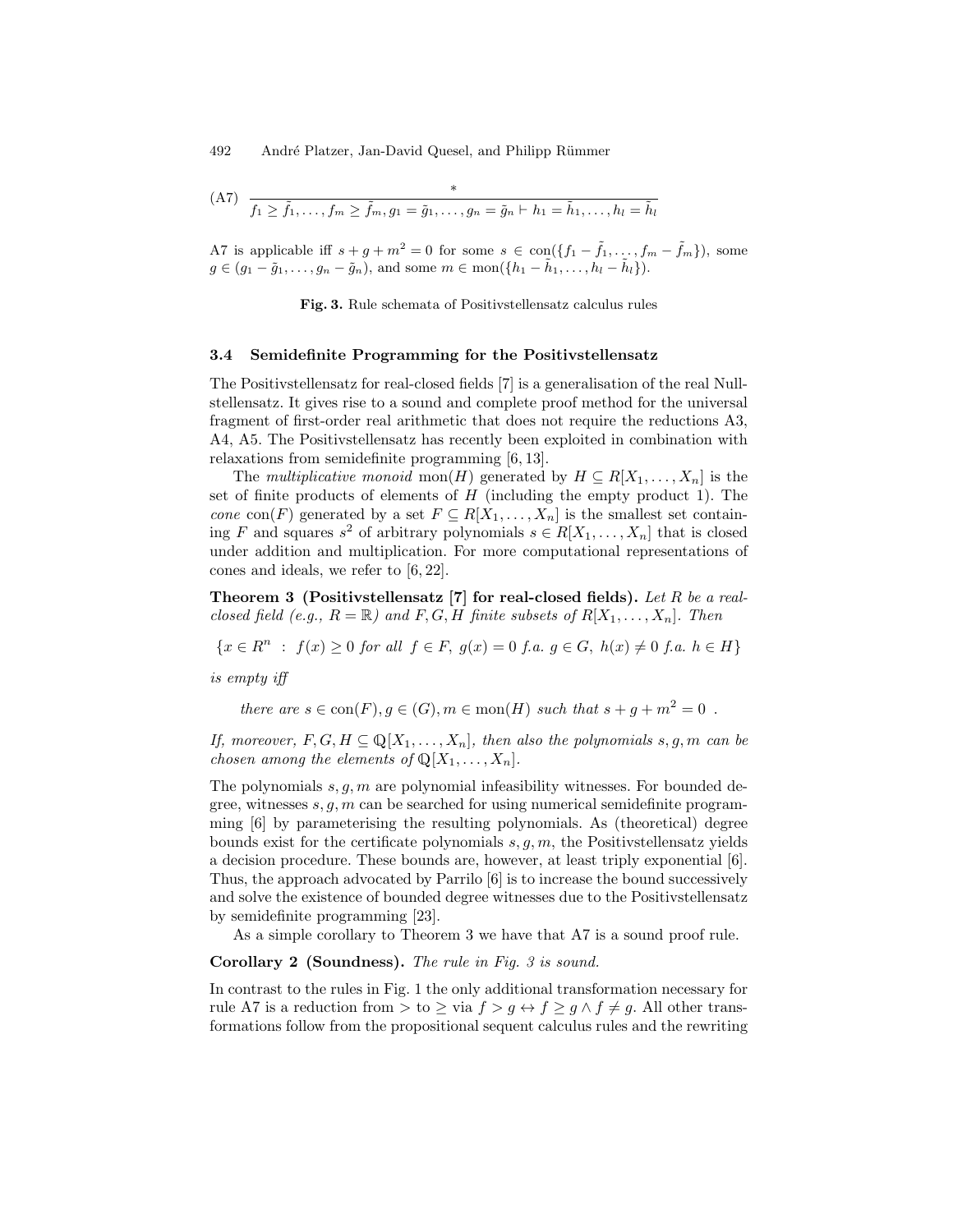rules described in the beginning of Sect. 3. Therefore, this approach does not introduce new variables, as it does not need the rules  $A3 - A5$ . Alternatively,  $A5$ can be used in place of the the  $f > g$  axiomatisation as we show in the sequel.

Example 3. A proof for the implication (1) that uses the Positivstellensatz is in Fig. 4. In contrast to the proof in Fig. 2, it is now unnecessary to eliminate the inequalities  $x \geq y$  and  $z \geq 0$ , while the rule A5 has to be used for  $xz \geq yz$ (corresponding to  $yz > xz$  in the antecedent). A witness for the problem is:

$$
\underbrace{c^2 \cdot (x-y) \cdot z}_{s} + \underbrace{(yz-xz)c^2 - 1}_{g} + \underbrace{1}_{m^2} = 0
$$

The terms  $x - y$  and z in s stem from the inequalities in the sequent, while the term  $q$  is derived from the equation.

Implementations. We compare two implementations using the semidefinite programming optimization tool CSDP [12] to find witnesses for the Positivstellensatz:

PH John Harrison's implementation [13] in HOL Light.

PK Our implementation within KeYmaera directly follows the approach presented by Parrilo [6] and Harrison [13]. We follow Parrilo's enumeration of polynomials without further optimization.

### 4 Gröbner Bases for the Real Nullstellensatz (GRN)

We describe a new approach to turn the complete calculus based on the real Nullstellensatz (NSS, Theorem 1) into an effective proof procedure. While our method is strongly inspired by, and in parts based on, semidefinite programming for the Positivstellensatz (PSS, Theorem 3) [6, 13], there are two main motivations to deviate from this approach:  $(i)$  the application of the PSS requires reasoning about ideal membership (the set  $(G)$  in Theorem 3) and, thus, to solve systems of polynomial equations. This is an incentive to integrate Gröbner bases as a computational, efficient, and well-studied method to this end;  $(ii)$  the PSS requires constructing three witnesses  $s, g, m$  simultaneously, which makes it intricate to balance degree bounds and the number of parameters to be determined by semidefinite programming. Using a combination of Gröbner basis computations and the single witnesses of the real NSS, we avoid these issues.

In order to prove by NSS that a set  $G$  of polynomials does not have common zeroes, we need to find polynomials  $s_1, \ldots, s_m$  such that  $1 + s_1^2 + \cdots + s_m^2 \in (G)$ .

| $A^7 x \ge y, z \ge 0, (yz - xz)c^2 = 1$ |  |
|------------------------------------------|--|
| $x \geq y, z \geq 0, yz > xz$            |  |

Fig. 4. Example proof using the Positivstellensatz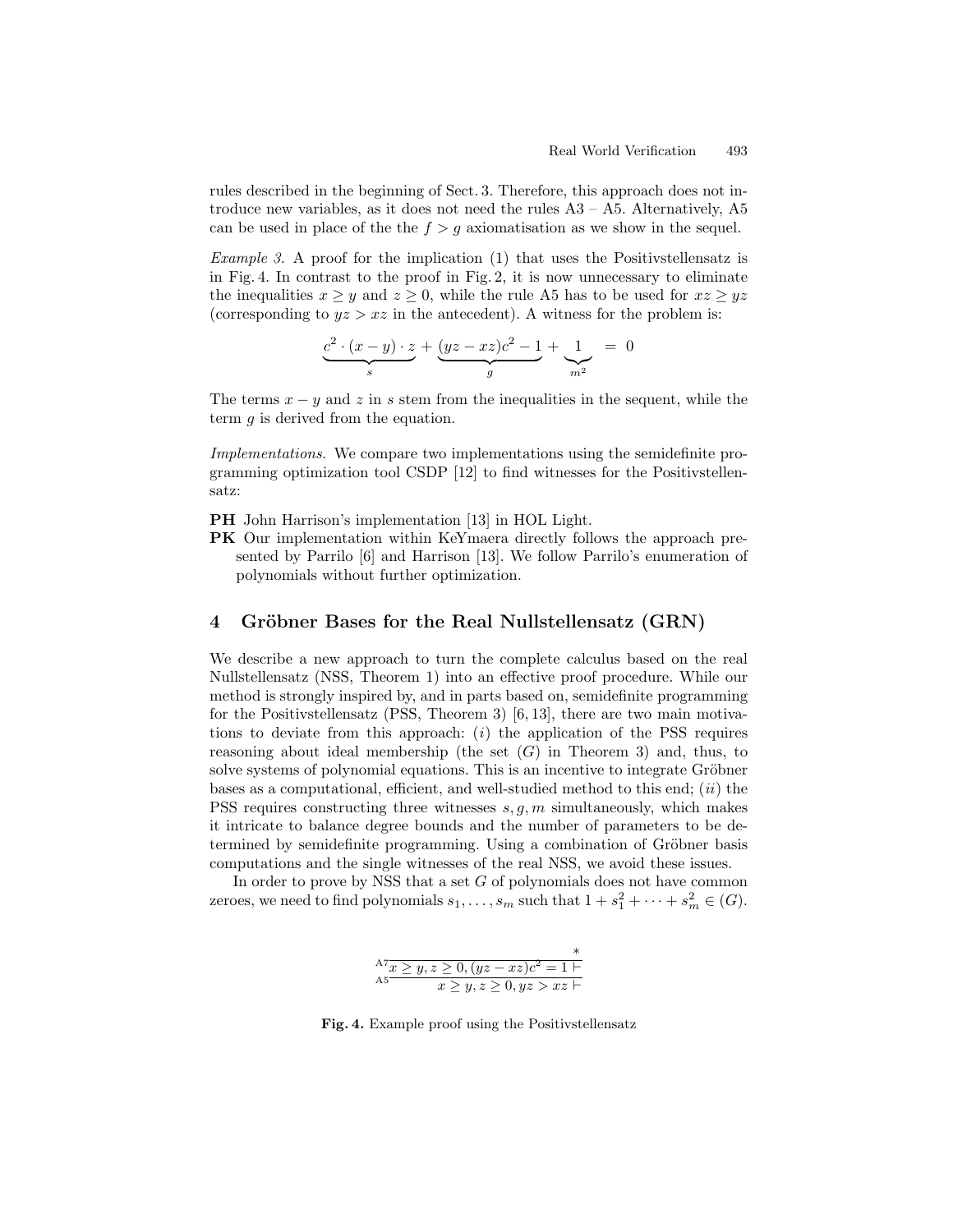We reduce this problem to a search for positive semidefinite matrices with the help of the following lemma. A matrix  $X \in \mathbb{R}^{k \times k}$  is called *positive semidefinite* (PSD) if it is symmetric, and if  $x^t X x \geq 0$  for each vector  $x \in \mathbb{R}^k$ . There is a simple correspondence between PSD matrices and sums of squares:

**Lemma 1.** Suppose  $p \in \mathbb{Q}[X_1, \ldots, X_n]^k$  is a vector of rational polynomials. The following identities hold (for the proof see  $(16)$ ):

$$
\left\{\sum_{i=1}^{l} (c_i p)^2 : l \in \mathbb{N}, c_i \in \mathbb{Q}^k\right\}
$$
  
= 
$$
\left\{\sum_{i=1}^{l} \alpha_i (c_i p)^2 : l \in \mathbb{N}, \alpha_i \in \mathbb{Q}, \alpha_i \geq 0, c_i \in \mathbb{Q}^k\right\}
$$
  
= 
$$
\left\{p^t X p : X \in \mathbb{Q}^{k \times k} \text{ positive semidefinite}\right\}
$$

By combining Lemma 1 with the NSS, we see that a set  $G$  of polynomials does not have any common zeroes if and only if there is a vector  $p$  of polynomials and a PSD matrix  $X \in \mathbb{R}^{k \times k}$  such that  $1 + p^t X p \in (G)$ . As the vector space of polynomials is generated by monomials, it is sufficient to consider vectors  $p$  of monomials.

Semidefinite programming [23] provides a simple method to determine such matrices X. A semidefinite program (SDP) is an optimisation problem in terms of traces (tr) of matrices:

| maximise   | tr(CX)                                       |
|------------|----------------------------------------------|
| subject to | $tr(A_i X) = b_i$ (for $i \in \{1, , n\}$ ), |
| where      | $X$ positive semidefinite                    |

where  $A_i, C \in \mathbb{R}^{k \times k}$  are symmetric matrices and  $b_i \in \mathbb{R}$ . Such optimisation problems can be solved efficiently using numerical convex optimization [23].

The key insight underlying our method is the following: by computing a Gröbner basis B for the ideal  $(G)$ , the NSS condition  $1 + p^t X p \in G$  can be encoded as the linear side constraints  $tr(A_iX) = b_i$   $(i \in \{1, ..., n\})$  of a semidefinite program searching for X. To see this, note that both the expression  $1 + p^t X p$ and the reduction  $\text{red}_B(1 + p^t X p)$  are linear in X. Because Gröbner bases determine unique remainders, we therefore have  $1 + p^t X p \in (G)$  if and only if red<sub>B</sub> $(1 + p^t X p) = 0$ . This equation is a linear constraint on X suitable for SDP.

To capture this observation formally, let  $Q$  be a symmetric  $k \times k$  matrix of parameters:

$$
Q = \begin{pmatrix} q_{1,1} & q_{1,2} & \dots & q_{1,k} \\ q_{1,2} & q_{2,2} & \dots & q_{2,k} \\ \dots & \dots & \dots & \dots \\ q_{1,k} & q_{2,k} & \dots & q_{k,k} \end{pmatrix}
$$

The polynomial  $1 + p^t Q p$  is linear in Q and can be represented in the form  $1 + p^t Q p = q^t C m$ , where  $q = (q_{1,1}, q_{1,2}, \ldots, q_{k,k})^t$  is the vector of all the Qparameters,  $m = (m_1, \ldots, m_s)^t$  is a vector of monomials over  $X_1, \ldots, X_n$  (containing, at least, 1 and all products  $p_i p_j$  of components of p), and  $C \in \mathbb{Q}^{k^2 \times s}$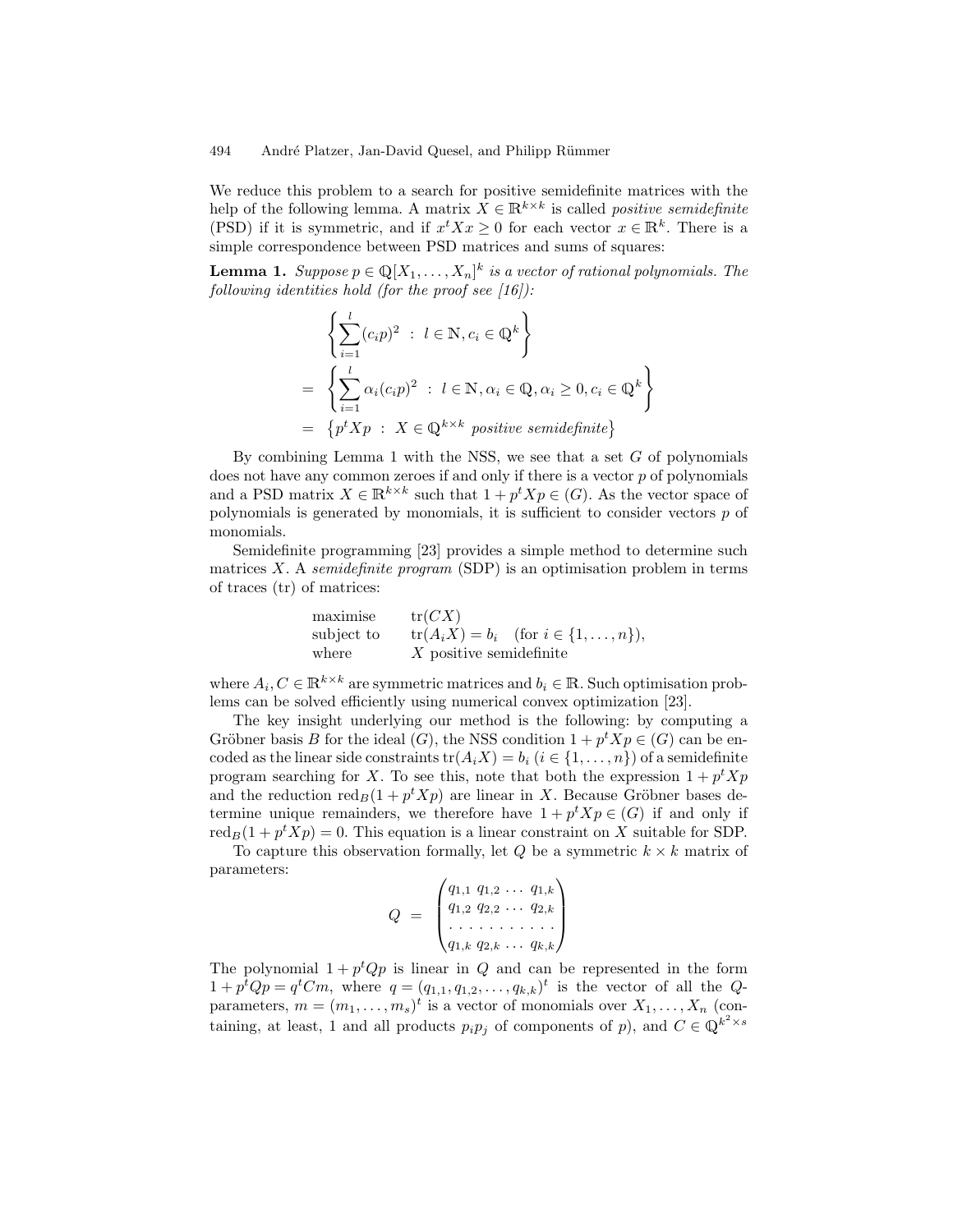is a matrix. By computing the remainder  $q^t D m = \text{red}_B(q^t C m)$  of this term for a Gröbner basis B over  $\mathbb{Q}[X_1,\ldots,X_n]$ , we can construct the required side constraints:

**Lemma 2.** Suppose that the components of  $m$  are pairwise distinct, and that  $q^tCm$  and  $q^tDm$  are two polynomials over  $\mathbb{Q}[q_{1,1}, q_{1,2}, \ldots, q_{k,k}][X_1, \ldots, X_n]$  defined by the matrices  $C, D \in \mathbb{Q}^{k^2 \times s}$ , such that  $q^t Dm = \text{red}_B(q^t Cm)$ . Then the following equation holds (see  $[16]$  for a proof):

$$
\{x \in \mathbb{R}^k : red_B(x^t C m) = 0\} = \{x \in \mathbb{R}^k : x^t D = 0\}
$$
 (2)

*Example 4.* We return to the implication  $(1)$  proven in Fig. 2 by showing that the polynomials  $B = \{a^2 - x + y, b^2 - z, xzc^2 - yzc^2 + 1\}$  have no common zeroes. The witness  $1 + (abc)^2$  used in the proof of Fig. 2 can be constructed systematically for a suitable set of basis monomials, say,  $p = (1, a^2, abc)^t$ . We need to find a PSD matrix  $X \in \mathbb{Q}^{3 \times 3}$  such that  $1 + p^t X p \in (B)$ . To do so, we compute the reduction  $\text{red}_B(1 + p^t Q p)$  for a symbolic  $3 \times 3$  parameter matrix  $Q$ :

$$
red_B(1 + ptQp)
$$
  
= red\_B(1 + q<sub>1,1</sub>1<sup>2</sup> + 2q<sub>1,2</sub>a<sup>2</sup> + 2q<sub>1,3</sub>abc + 2q<sub>2,3</sub>a<sup>3</sup>bc + q<sub>3,3</sub>a<sup>2</sup>b<sup>2</sup>c<sup>2</sup>)  
= 1 + q<sub>1,1</sub> - q<sub>3,3</sub> + 2q<sub>1,2</sub>x - 2q<sub>1,2</sub>y + 2q<sub>1,3</sub>abc + 2q<sub>2,3</sub>abcx - 2q<sub>2,3</sub>abcy

By comparing coefficients, the constraints on  $Q$  for this polynomial to be 0 are:

$$
1 + q_{1,1} - q_{3,3} = 0
$$
  
\n
$$
2q_{1,2} = 0
$$
  
\n
$$
2q_{1,3} = 0
$$
  
\n
$$
2q_{2,3} = 0
$$
  
\n
$$
2q_{2,3} = 0
$$
  
\n
$$
2q_{2,3} = 0
$$

A positive semidefinite solution of the constraints is  $q_{3,3} = 1$  and  $q_{i,j} = 0$  for all  $(i, j) \neq (3, 3)$ , which means  $1 + p^t Q p = 1 + (abc)^2$ .

Theorem 4 (Completeness). By enumerating all monomials for p successively, Gröbner bases for the real Nullstellensatz give a complete method for universal real arithmetic: If the original formula is valid, then, when p contains all monomials of a sufficiently large degree, the corresponding semidefinite programs will have a solution (the witness).

Proof. The proof is a combination of Lemma 2 with Corollary 1.

### 4.1 Discussion and Practical Considerations

Semidefinite programming turns the search for witnesses  $1 + s_1^2 + \cdots + s_m^2$  into a (simpler) search for suitable basis monomials  $p$ . As the number of basis monomials that need to be considered is finite (due to degree bounds on witnesses [6]), this yields a theoretical decision procedure. Practically, we enumerate all monomials with ascending degree. There might be more sophisticated methods, however: the number of monomials that witnesses are actually built of is usually small, and it might be possible to locate likely candidates by analyzing the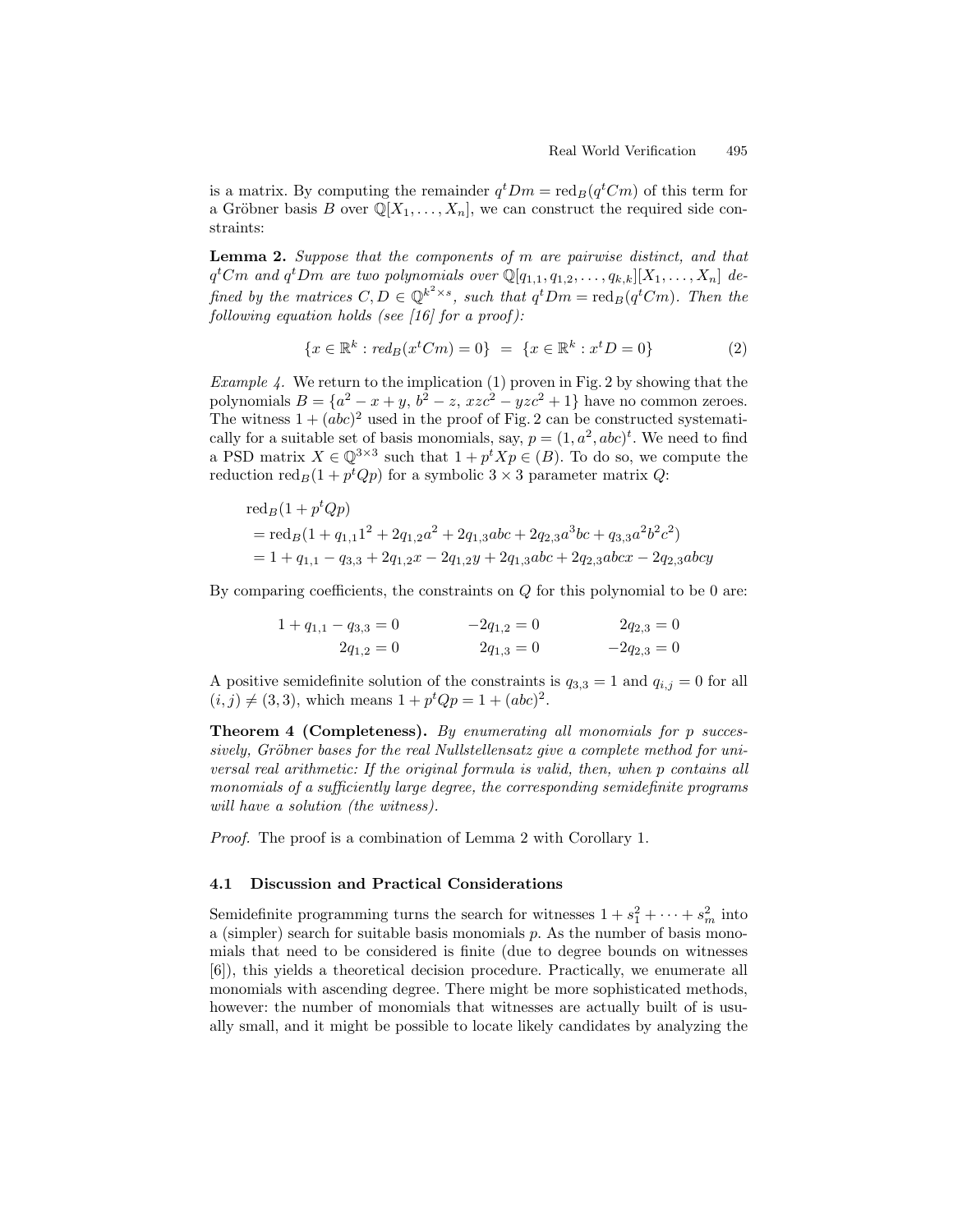Gröbner basis  $B$ . In our experience, the number of basis monomials that are considered before a solution is found (and thus the difficulty of a problem) depends on  $(i)$  the number of variables in the polynomial ring, and  $(ii)$  the degree of the leading monomials in the Gröbner basis.

Another issue is that implementations for semidefinite programming (like the CSDP solver [12] used by us) are numerical and produce answers in floating point arithmetic. To recover precise solutions in  $\mathbb{O}$  from such answers, we use a similar approach as in [13]: We approximate floating point numbers to a certain precision by rationals (with the help of Stern-Brocot trees [24]), and check resulting solution candidate for semidefiniteness. We increase the precision successively as long as the solution candidate remains indefinite.

Optimizations. We found it essential to use preprocessing steps to reduce the number of variables in a problem, such that the number of potential basis monomials becomes tractable. Some heuristics are:

- If the Gröbner basis B contains a polynomial  $x + t$  such that x does not occur in  $t$ , then  $x$  and the polynomial can be eliminated by simple rewriting.
- If B contains polynomials  $xy 1$  and  $x^n + t$  such that  $x^n$  does not divide t, then x and the polynomial  $xy - 1$  can be eliminated by multiplying each polynomial in B (except  $xy - 1$ ) with a power of y and reducing w.r.t.  $xy - 1$ .
- Polynomials  $\alpha_1 m_1^2 + \cdots + \alpha_n m_n^2 \in B$  such that  $\alpha_i > 0$  for  $i \in \{1, \ldots, n\}$  can be replaced by the monomials  $m_1, \ldots, m_n$ .
- If B contains a polynomial  $\alpha_0 x^2 \alpha_1 m_1^2 \cdots \alpha_n m_n^2$  such that  $\alpha_i > 0$  for  $i \in \{0, \ldots, n\}$  where x only occurs with even degree in B, then x can be eliminated by rewriting and the polynomial can be removed.

The last two cases are surprisingly common, due to the encoding of inequalities by quadratic terms performed by A4 and A5.

### 5 Experimental Results

We have integrated the techniques presented in Sect. 3–4 into KeYmaera. With the various methods for real arithmetic integrated into a common framework and real arithmetic examples from different domains, we have a solid base for our  $experiments.$  The benchmarks<sup>4</sup> are a collection of challenging arithmetic problems from the hybrid system world [25], the verification of invariant properties for mathematical algorithms [26, 27] and algebraic geometry [28], as well as a smaller number of synthetic problems. For the examples with mixed quantifiers, our setting applies QM to the existential quantifiers such that we can still gain insight into the scalability of the approaches that are restricted to the universal fragment on these examples. We run our experiments on a dual Intel Xeon E5430 (quad core with 2.66 GHz) and 32 gigabytes RAM.

The experimental results [16] summarized in Fig. 5 show that, for our particular mix of examples, quantifier elimination procedures are still faster than recent

<sup>4</sup> Available along with KeYmaera from http://symbolaris.com/info/KeYmaera.html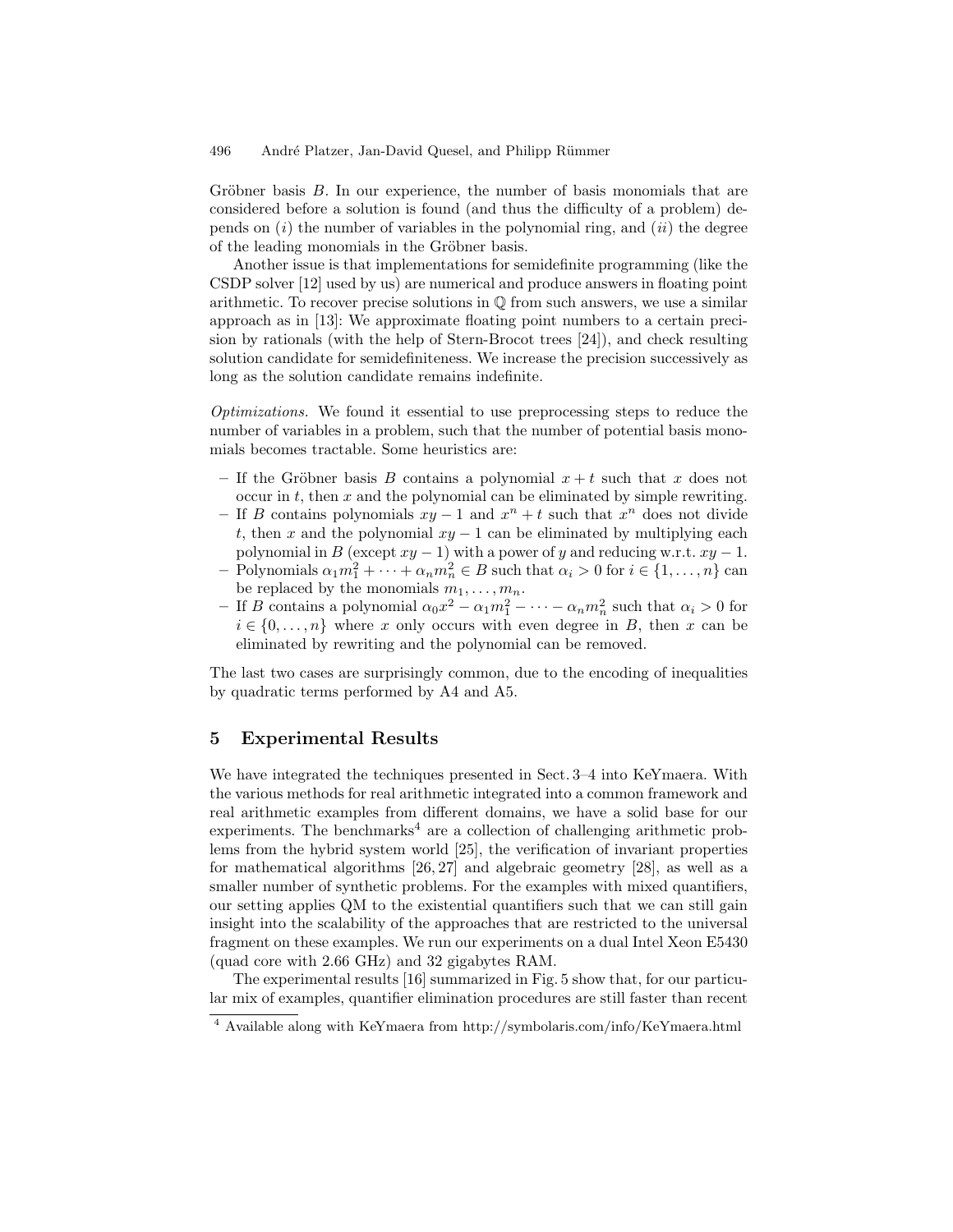

Fig. 5. Examples solved per time

approaches with semidefinite programming relaxations for the Positivstellensatz, while Gröbner bases alone have difficulties with "real" problems. As expected, procedures tailored for real arithmetic can solve substantially more cases than Gröbner bases for general fields. Gröbner bases that integrate Fourier-Motzkin (GK) solve many more problems.

Our combination, GRN, of Gröbner bases with the real Nullstellensatz is competitive with quantifier elimination by partial CAD [3]. The experiments also show that substantial performance improvements  $(QR_s \text{ and } QM)$  are still possible beyond partial CAD. Another interesting observation from the experiments is that the Positivstellensatz (PH and PK) and our GRN approach complement each other quite well. PH and GRN together can solve 84 out of 97 problems [16].

The experiments show that GM and GO are on a par. Further, QM and  $QR_s$  are very close, but clearly outperform  $QR_c$ ,  $QQ$  and  $QC$  both in runtime and number of provable cases. QH is slower but competitive with the number of examples solved by GK but does not yet perform as well as other QE implementations or GRN. The performance gap between PK and PH is surprising. In part, it shows how important Harrison's optimizations [13] of Parrilo's work [6] are, but may also be caused by different heuristics for recovering rationals from floats and different enumeration orders for polynomials. This might indicate that PK, indeed, gives a more objective comparison for GRN than PH, because PK and GRN share exactly the same KeYmaera framework and rational recovering. Our new GRN procedure is a clear win compared to PK. Inevitably, performance depends on the system options and on the set of benchmarks.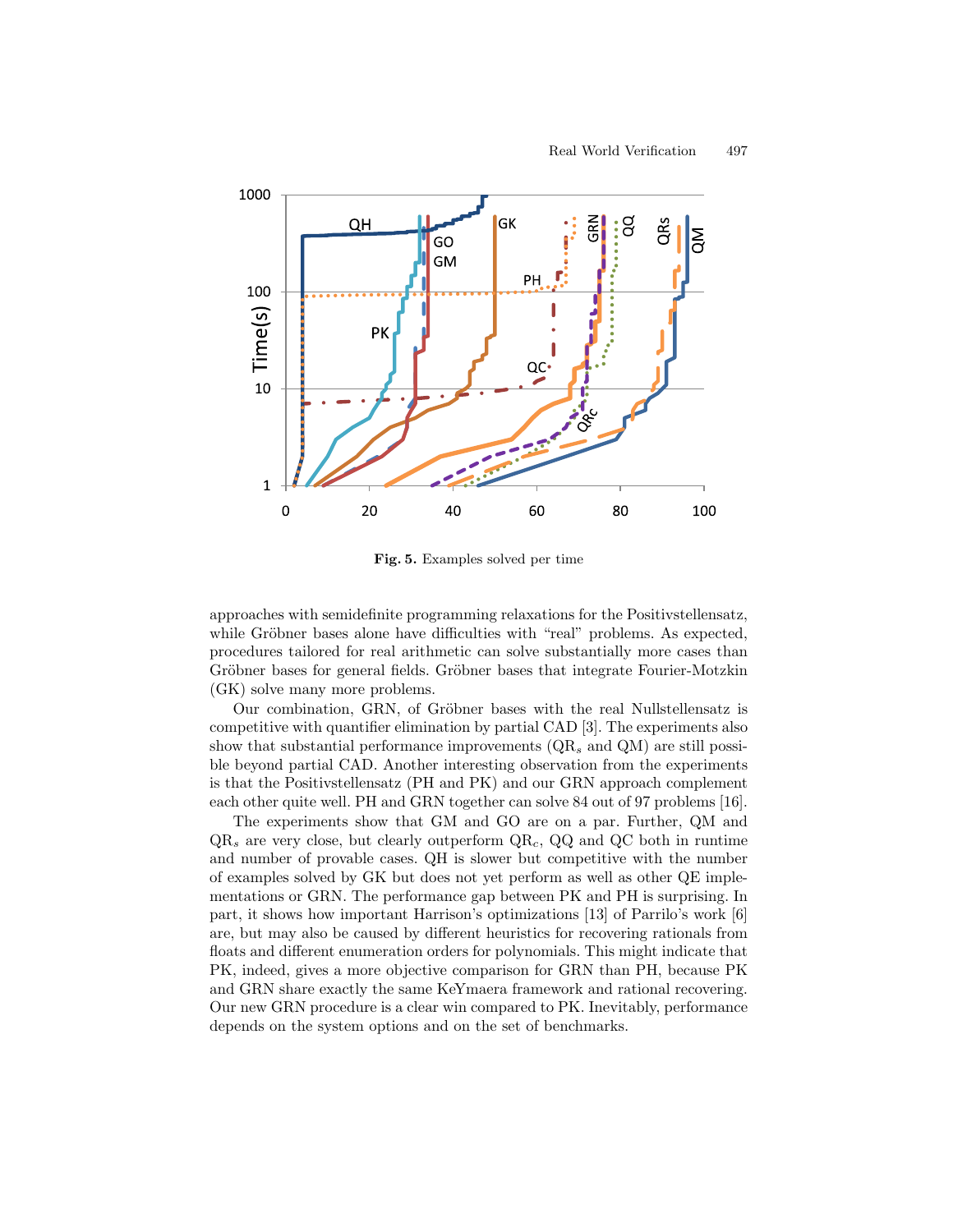### 6 Related Work

Nipkow [29] presented a formally verified implementations of quantifier elimination in an executable fragment of Isabelle/HOL, currently for linear real arithmetic only. McLaughlin and Harrison [11] presented a nonverified but proofproducing implementation of general quantifier elimination, so that the result of the procedure can be checked independently.

The sum of squares approach has been pioneered by Parrilo [6] and Harrison [13]. Harrison also gives optimizations for the univariate case.

Tiwari [30] presents an approach using Gröbner bases and sign conditions on variables to produce unsatisfiability witnesses for nonlinear constraints. The approach depends on appropriate heuristic variable orderings that are formed by successively introducing new variables for polynomial expressions following certain heuristics (which may not terminate). Our work and that of Tiwari share the combination of Gröbner bases with witness generation. Yet we follow semidefinite programming for the real Nullstellensatz, whereas [30] uses heuristic generation of polynomial witness expressions. Tiwari uses the Positivstellensatz to prove refutational completeness but not as part of his technique.

RSolver [2] is a numerical approach for deciding validity of (robust instances of) first-order formulas over real arithmetic extended with transcendental functions. Unlike our work, this relies on numerical stability of the input formula.

MetiTarski [31] is an interesting approach for handling special functions using a combination of resolution proving with simple QE procedures. Their focus is on handling special functions not on handling real arithmetic.

Hunt et al. [32] describe the handling of nonlinear arithmetic in ACL2, which is based on heuristic multiplication of inequalities in the style of (1) and yields an incomplete method. The method is claimed to be empirically successful, though, and can also be applied to nonlinear integer arithmetic.

# 7 Discussion and Conclusions

The respective approaches from Sect. 3–4 have different advantages and weaknesses for formal verification of real world problems in real arithmetic. We draw a qualitative comparison complementing the quantitative comparison from Sect. 5.

Quantifier Elimination. Quantifier elimination procedures [3] can handle full nonlinear real arithmetic, including existential quantifiers. Their implementations are quite intricate algorithms for which correctness is not easily established formally. Unfortunately, QE does not produce simple checkable certificates.

Proof-producing [11] or verified [29] QE procedures may be interesting improvements on the formal traceability of QE. Unfortunately, their performance is not yet fully competitive with other quantifier elimination implementations or our new proof-producing GRN procedure.

A compromise is reverification: Proof search [33, 19] in KeYmaera generates several problems of real arithmetic to find a proof, but only those in the final proof are soundness-critical. For soundness, it is sufficient to use a fast or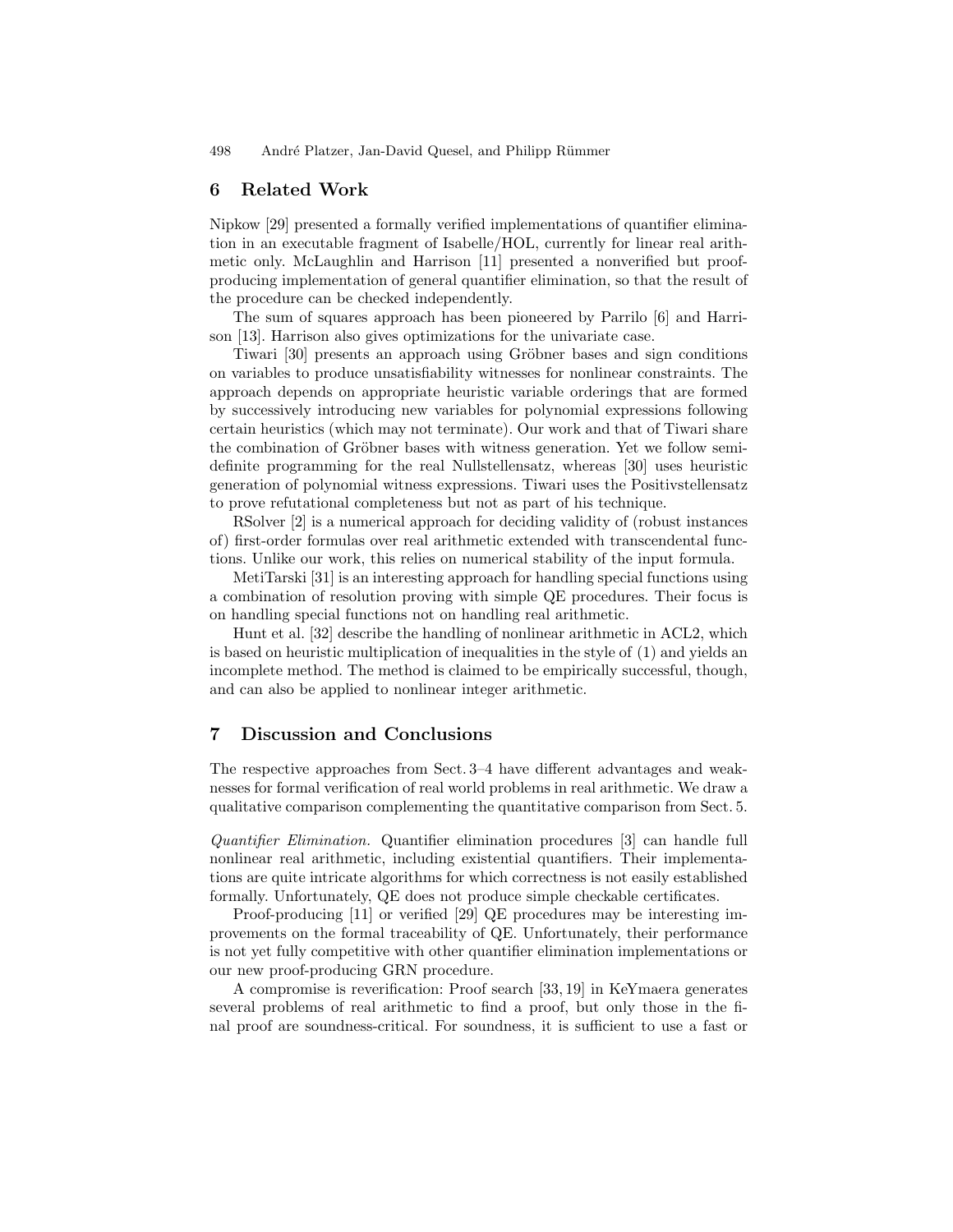untrusted implementation of QE during the proof search and to reverify the final proof in a proof checker with a verified or proof-producing QE implementation [11, 29]. For this purpose, KeYmaera strategies are especially useful that identify the sweetspot for applying QE iteratively during the proof search [19].

Positivstellensatz. In the context of verification, a useful property of the Positivstellensatz is that it produces a witness  $(s + g + m^2 = 0)$  for the validity of a formula. Once the witness has been found, it is checkable by simple computations in the polynomial ring to determine whether the polynomial identity holds by comparing the coefficients. Similarly, the well-formedness of the witness can be determined by checking whether s is build from sums of squares using an extension of "completing the square" [13]. Thus, complicated numerical semidefinite programming tools [23] do not need to be part of the trusted computing base concerning soundness. Due to its enumerative nature with a large number of extra parameters, scalability with the number of variables is still limited.

Gröbner Bases. The Gröbner Basis approach does not have simple witnesses like Positivstellensatz approaches. Their working principle, however, is strictly based on symbolic computations, which can be carried out from a small set of rewrite rules within a logic. This corresponds to our built-in Gröbner basis approach GK, which is almost as efficient as external Gröbner basis implementations. Our experimental results indicate that, due to the partial ignorance of real-closed field properties, the capabilities of Gröbner bases alone are not sufficient, even in combination with Fourier-Motzkin elimination.

Real Nullstellensatz. Our new decision procedure based on Gröbner basis computations and the real Nullstellensatz share the presence of checkable witnesses with approaches based on the Positivstellensatz. Once a witness  $1 + \sum_i s_i^2 = 0$ has been found, the polynomial equality check can be performed easily within a proof system using the GK rules, giving a fully formal proof. The performance in our experiments show that this new approach is promising. It outperforms most other approaches, except for highly tuned QE procedures, which lack support for formal traceability. We believe that further research in this area is likely to produce competitive but traceable solutions for real arithmetic.

# References

- 1. Tarski, A.: A Decision Method for Elementary Algebra and Geometry. 2nd edn. University of California Press, Berkeley (1951)
- 2. Ratschan, S.: Efficient solving of quantified inequality constraints over the real numbers. ACM Trans. Comput. Log. 7(4) (2006) 723–748
- 3. Collins, G.E., Hong, H.: Partial cylindrical algebraic decomposition for quantifier elimination. J. Symb. Comput. 12(3) (1991) 299–328
- 4. Weispfenning, V.: Quantifier elimination for real algebra the quadratic case and beyond. Appl. Algebra Eng. Commun. Comput. 8(2) (1997) 85–101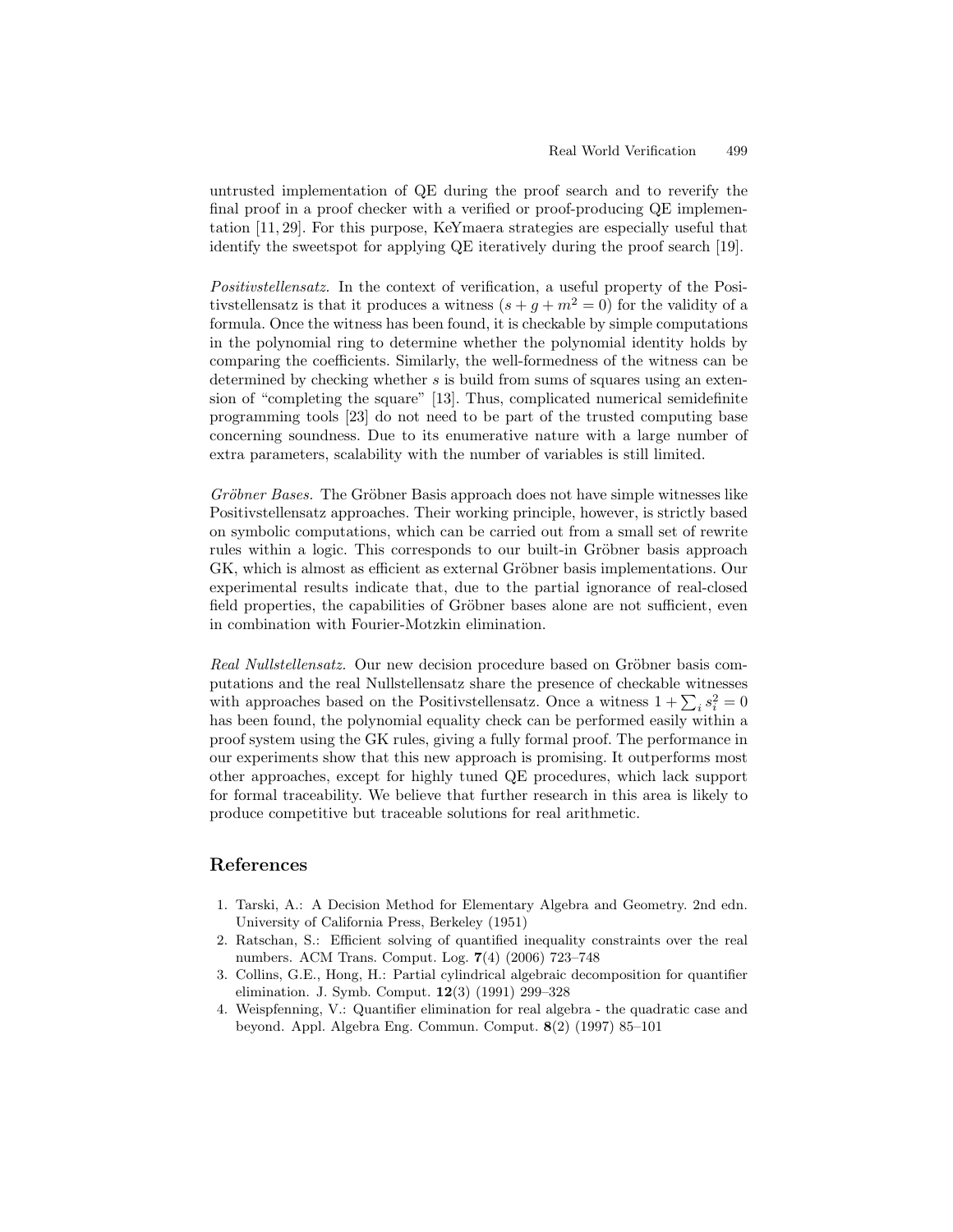- 500 André Platzer, Jan-David Quesel, and Philipp Rümmer
- 5. Buchberger, B.: An Algorithm for Finding the Basis Elements of the Residue Class Ring of a Zero Dimensional Polynomial Ideal. PhD thesis, University of Innsbruck (1965)
- 6. Parrilo, P.A.: Semidefinite programming relaxations for semialgebraic problems. Math. Program. 96(2) (2003) 293–320
- 7. Stengle, G.: A Nullstellensatz and a Positivstellensatz in semialgebraic geometry. Math. Ann. 207(2) (1973) 87–97
- 8. Platzer, A., Quesel, J.D.: KeYmaera: A hybrid theorem prover for hybrid systems. In: IJCAR. Volume 5195 of LNCS., Springer (2008) 171–178
- 9. Brown, C.W.: QEPCAD B: A program for computing with semi-algebraic sets using CADs. SIGSAM Bull. 37(4) (2003) 97–108
- 10. Dolzmann, A., Sturm, T.: Redlog: Computer algebra meets computer logic. ACM SIGSAM Bull. 31 (1997) 2–9
- 11. McLaughlin, S., Harrison, J.: A proof-producing decision procedure for real arithmetic. In Nieuwenhuis, R., ed.: CADE. Volume 3632 of LNCS., Springer (2005)
- 12. Borchers, B.: CSDP, a C library for semidefinite programming. Optimization Methods and Software 11(1-4) (1999) 613–623
- 13. Harrison, J.: Verifying nonlinear real formulas via sums of squares. In Schneider, K., Brandt, J., eds.: TPHOLs. Volume 4732 of LNCS., Springer (2007) 102–118
- 14. Platzer, A.: Differential dynamic logic for hybrid systems. J. Autom. Reasoning 41(2) (2008) 143–189
- 15. Beckert, B., Hähnle, R., Schmitt, P.H., eds.: Verification of Object-Oriented Software: The KeY Approach. Volume 4334 of LNCS. Springer (2007)
- 16. Platzer, A., Quesel, J.D., Rümmer, P.: Real world verification. Reports of SFB/TR 14 AVACS 52, SFB/TR 14 AVACS (2009) ISSN: 1860-9821, http://www.avacs.org.
- 17. Rümmer, P.: A sequent calculus for integer arithmetic with counterexample generation. In Beckert, B., ed.: VERIFY'07 at CADE, Bremen, Germany. Volume 259 of CEUR-WS.org. (2007)
- 18. Schrijver, A.: Theory of Linear and Integer Programming. Wiley (1986)
- 19. Platzer, A.: Combining deduction and algebraic constraints for hybrid system analysis. In Beckert, B., ed.: VERIFY'07 at CADE, Bremen, Germany. Volume 259 of CEUR Workshop Proceedings., CEUR-WS.org (2007) 164–178
- 20. Davenport, J.H., Heintz, J.: Real quantifier elimination is doubly exponential. J. Symb. Comput. 5(1/2) (1988) 29–35
- 21. Strzebonski, A.W.: Cylindrical algebraic decomposition using validated numerics. J. Symb. Comput. 41(9) (2006) 1021–1038
- 22. Bochnak, J., Coste, M., Roy, M.F.: Real Algebraic Geometry. Volume 36 of Ergebnisse der Mathematik und ihrer Grenzgebiete. Springer (1998)
- 23. Boyd, S., Vandenberghe, L.: Convex Optimization. Cambridge Univ. Press (2004)
- 24. Graham, R.L., Knuth, D.E., Patashnik, O.: Concrete Mathematics: A Foundation for Computer Science. Addison-Wesley Longman (1994)
- 25. Platzer, A., Quesel, J.D.: Logical verification and systematic parametric analysis in train control. In Egerstedt, M., Mishra, B., eds.: HSCC. LNCS, Springer (2008)
- 26. Kovács, L.: Aligator: A mathematica package for invariant generation (system description). In: IJCAR. Volume 5195 of LNCS., Springer (2008) 275–282
- 27. de Moura, L.M., Bjørner, N.: Z3: An efficient SMT solver. In Ramakrishnan, C.R., Rehof, J., eds.: TACAS. Volume 4963 of LNCS., Springer (2008) 337–340
- 28. Dolzmann, A., Sturm, T., Weispfenning, V.: A new approach for automatic theorem proving in real geometry. J. Autom. Reason.  $21(3)$  (1998) 357-380
- 29. Nipkow, T.: Linear quantifier elimination. In: IJCAR. Volume 5195 of LNCS., Springer (2008)